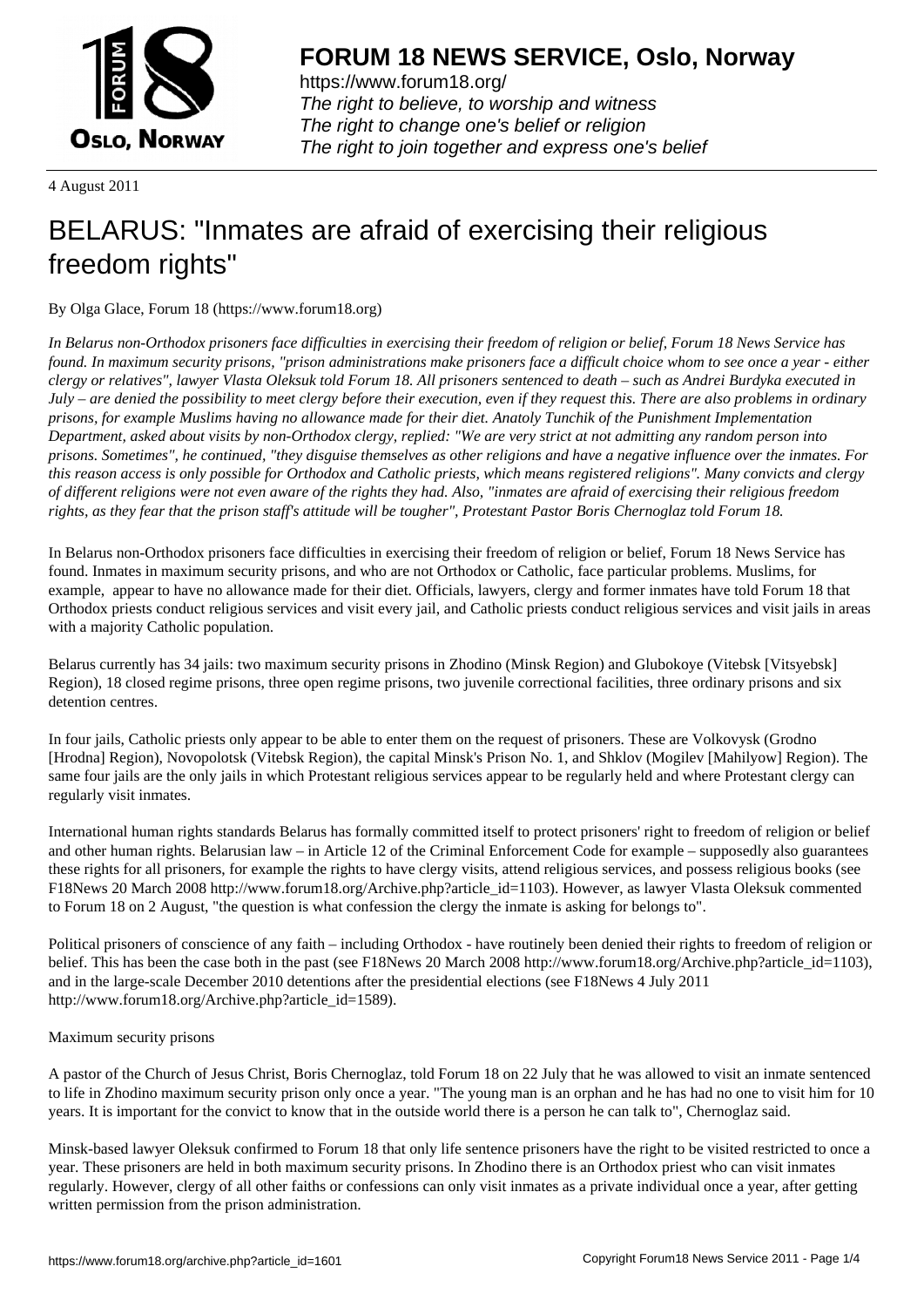"It's not true that an inmate has a right to see a priest once a year, though the number of visits depends on the nature of the crime and the regime of the prison" the Deputy Head of the Punishment Implementation Department, Anatoly Tunchik, told Forum 18 on 25 July from Minsk. However, he said that in maximum security prisons the rules are stricter. Tunchik claimed that no obstacles are in place stopping prisoners seeing a priest, or performing religious ceremonies, and that in maximum security prisons there were prayer rooms. However, he contradicted himself by stating that "access to prison is open only to the registered religions, which are Orthodox and Catholics".

Clergy who are not either Orthodox or Catholic can visit inmates only as private individuals, lawyer Oleksuk explained to Forum 18. The number of visits depends on the regime of the prison. Prison administrations can decide whether visits are allowed by clergy or relatives, as well as how many visits are allowed. "Prison administrations make prisoners face a difficult choice whom to see once a year - either clergy or relatives." This is a very cruel choice, especially if the prison administration unilaterally decides this without taking account of what the prisoner wants.

Both Pastor Chernoglaz and Alexandre Leneen, a Deacon of Gethsemane Evangelical-Christian Baptist Church from Minsk, have difficulties in gaining access to prisons. "Before around 2006 it was easier to visit prisons, but now it is impossible without a letter signed by the head of Punishment Implementation Department in Minsk," Leneen told Forum 18 on 22 July. To gain access, he said that his bishop had to go to the Head of the Punishment Implementation Department and personally ask for permission explaining the situation. Tunchik of the Punishment Implementation Department told Forum 18 that non-Orthodox clergy very seldom come to see him about visits.

Leneen said that clergy from his church visit Glubokoye Maximum Security Prison (where trusted life prisoners are transferred from Zhodino) about once a month, but visits to Zhodino are rarer.

He also noted that guards are present during meetings, but during confession they try to keep their distance from the conversation. Punishment implementation Department official Tunchik also stated that the secrecy of confession is preserved.

### Death sentence prisoners

However, prisoners sentenced to death – which sentence is almost never commuted to life imprisonment – are often not allowed visits they request (see F18News 12 October 2010 http://www.forum18.org/Archive.php?article\_id=1497). So far in 2011 Andrei Burdyka – who was executed on an unknown date between 13 and 19 July with Aleg Gryshkavtsov - had arranged to have an Orthodox priest visit him on 20 July. But the execution took place before the visit, and no opportunity was given for the visit to be brought forward.

Fr. Sergey Lepin, Press secretary for the Orthodox Church, refused to comment on this case to Forum 18 on 3 August. He stated that the Church was as unaware of the execution date as anybody else. "We are very sorry for what has happened to these young men, as every person has the right to confess." He then commented: "Let's hope that it was done without evil intent, but because of a technical blunder".

Prisoners sentenced to death are held in Minsk's Minsk Detention Centre No 1. When asked for the reason for executing convicts before they can receive a clergy visit, an officer on duty - who would not give his name - explained politely to Forum 18 on 3 August that "such a difficult question can't be answered on the phone".

"Everything which concerns capital punishment is covered with secrecy, even the exact date is unknown", lawyer Roman Kisliak told Forum 18 on 2 August. He stated that prisoners sentenced to death have free access to religious literature in the period between sentencing and execution. "The problem is that they are informed about the execution a few minutes before it is performed, and so there's no possibility to see a priest."

The bodies of executed prisoners are not handed over to their families, the date and place of burial is kept secret, and no opportunity is given for a religious service at the place of burial (see F18News 12 October 2010 http://www.forum18.org/Archive.php?article\_id=1497).

### Ordinary prisons

In ordinary prisons inmates appear to have more visits from clergy, but there is still a discrimination against the non-Orthodox. A former inmate of Volkhovysk Prison from 2006 to 2010, Sergey Roslikov, who is Orthodox, told Forum 18 on 25 July that among his fellow prisoners were Muslims, Jews, Catholics and Baptists. "Some of these inmates attended our Orthodox services, and some Catholics converted to Orthodoxy because there were no Catholic services". However, Roslikov noted that a Pentecostal pastor regularly came and conducted services.

Tunchik of the Punishment Implementation Department, asked about visits by non-Orthodox clergy, replied: "We are very strict at not admitting any random person into prisons. Sometimes", he continued, "they disguise themselves as other religions and have a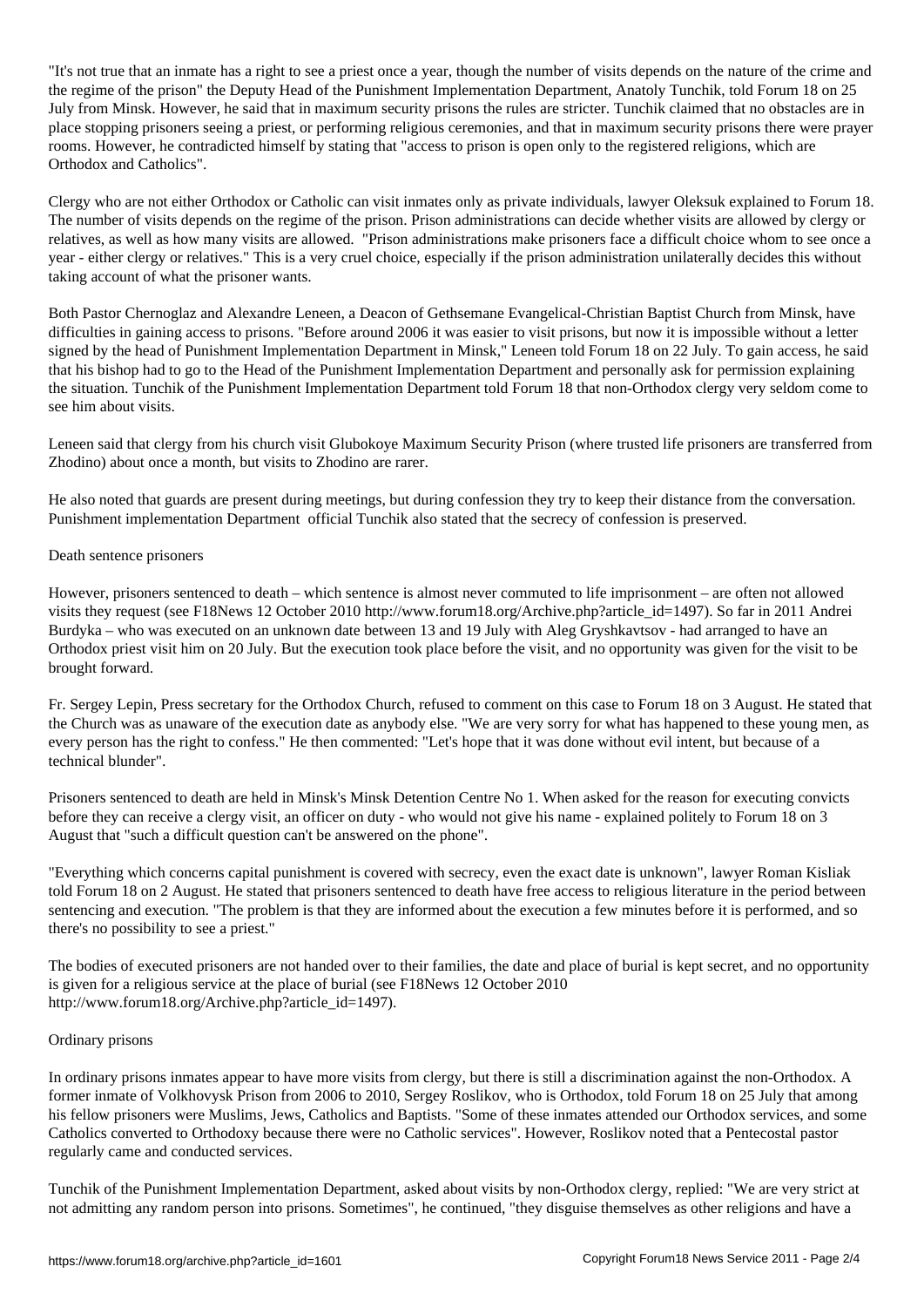registered religions".

Tunchik gave no examples of the "negative influence" he alleged.

"Inmates are afraid of exercising their religious freedom rights"

Forum 18 found out that many convicts and clergy of different religions were not even aware of the rights they had. "We try to support the Muslims who are in prison but I don't think it's possible to visit them since we are not their family. If some inmates are denied visits by their relatives, there's no chance for us", a member of the Brest Muslim Community, Valid Abu Anvar, told Forum 18 on 20 July. He remarked that Muslims usually meet a negative attitude from people of different religions.

The leader of the Grodno Muslim community, Rafail Rezyapov, complained that it was difficult for Muslims to visit prisons. "Once we made an attempt to visit our adherents in Grodno prison but we were told that we were not in the list", he told Forum 18 on 18 July. "The prison administration did not explain that there was any procedure for visits." An official of the in Grodno Punishment Implementation Department - - who did not give his name – told Forum 18 on 18 July that there was no prejudice against Muslims, but no applications to visit were sent by them.

Abu Usuf, a Muslim who spent 12 months in 2003 in Shklov Prison (Mogilev Region) insisted to Forum 18 on 20 July that: "Neither today nor in the time of my imprisonment had I ever heard of any visits by muftis". He remembered that Muslims experienced some problems such as the shaving off of their beards, and frequent hunger when pork was on the menu. He reported no problems with receiving religious literature sent to him by relatives. "More problems to Muslims were caused by too aggressive Christians," he stated. However, Muslim inmates could meet together for religious discussions.

"Inmates are afraid of exercising their religious freedom rights, as they fear that the prison staff's attitude will be tougher", Pastor Chernoglaz told Forum 18. He pointed to the state's concordat-style 2003 Co-operation Agreement with the Belarusian Orthodox Church, which recognises provision of Orthodox pastoral care to prisoners and detainees among its priorities (see F18News 20 March 2008 http://www.forum18.org/Archive.php?article\_id=1103). "Other religions and denominations have no place there", he lamented. Non-Orthodox prisoners have to request a clergy prison visit from prison administration to bring a clergyman. "This procedure is not legally regulated, and it's up to each prison administration to decide what they do", he remarked.

Ruslan Egorchenko, Head of the Ideology Department of the Punishment Implementation Department in Grodno, confirmed to Forum 18 on 22 July that non-Orthodox and non-Catholic clergy did not have easy access to prisons. He claimed that there must be agreements signed by the Punishment Implementation Department and the confession concerned. "Even if an inmate requests a meeting with a clergy of a confession, but that confession didn't sign an agreement, we won't allow him to come to the prison", he stated.

Fr. Valery Dyakovsky, a Catholic priest in Grodno, told Forum 18 on 19 July that there were no prison visits by non-Orthodox and non-Catholic clergy. He stated that Muslim and Jewish inmates talked to him as "the commitment of a priest is not only to conduct religious rituals, but also to talk to people and discuss religious issues".

## Orthodox access

As an Orthodox Christian inmate of Volkhovysk Prison from 2006 to 2010, Roslikov never had problems seeing a priest. The procedure he and other inmates had to follow was to write a request to the prison administration, and after that they were allowed to come to Orthodox worship and talk to a priest three times a week. Roslikov said that in the prison there is a prayer room and an Orthodox church built by the inmates.

Fr. Oleg Shulgin, Orthodox chaplain to Prison No. 1 in Minsk, told Forum 18 that inmates were allowed regular times of access to a priest. He said that liturgies were held once a month, but priest assistants came to prison twice a week and made a list of people who would like to attend the services. Additional time for religious purposes was given at the request of the convicts. Fr. Shulgin confirmed to Forum 18 that the secrecy of confession was observed by the guards and prison administration.

Fr. Shulgin also pointed out that a Pentecostal pastor came regularly to hold worship services in prison. "It was quite peculiar when on Sunday half of the prisoners went to an Orthodox service, and the other half to the Baptist service which was carried out in the room next to ours", he remarked. Visits by Catholic priests only take place at the request of individual prisoners.

Tunchik of the Punishment Implementation Department in Minsk stated that their policy was to let Orthodox priests come and talk to convicts. "Visits by priests won't do any harm, on the contrary they ease the atmosphere", explained Tunchik. He said that there were chapels and prayer rooms in prisons, but mostly for Orthodox and Catholics, and rarely for Protestants. (END)

For a personal commentary by Antoni Bokun, Pastor of a Pentecostal Church in Minsk, on Belarusian citizens' struggle to reclaim their history as a land of religious freedom, see F18News 22 May 2008 http://www.forum18.org/Archive.php?article\_id=1131.